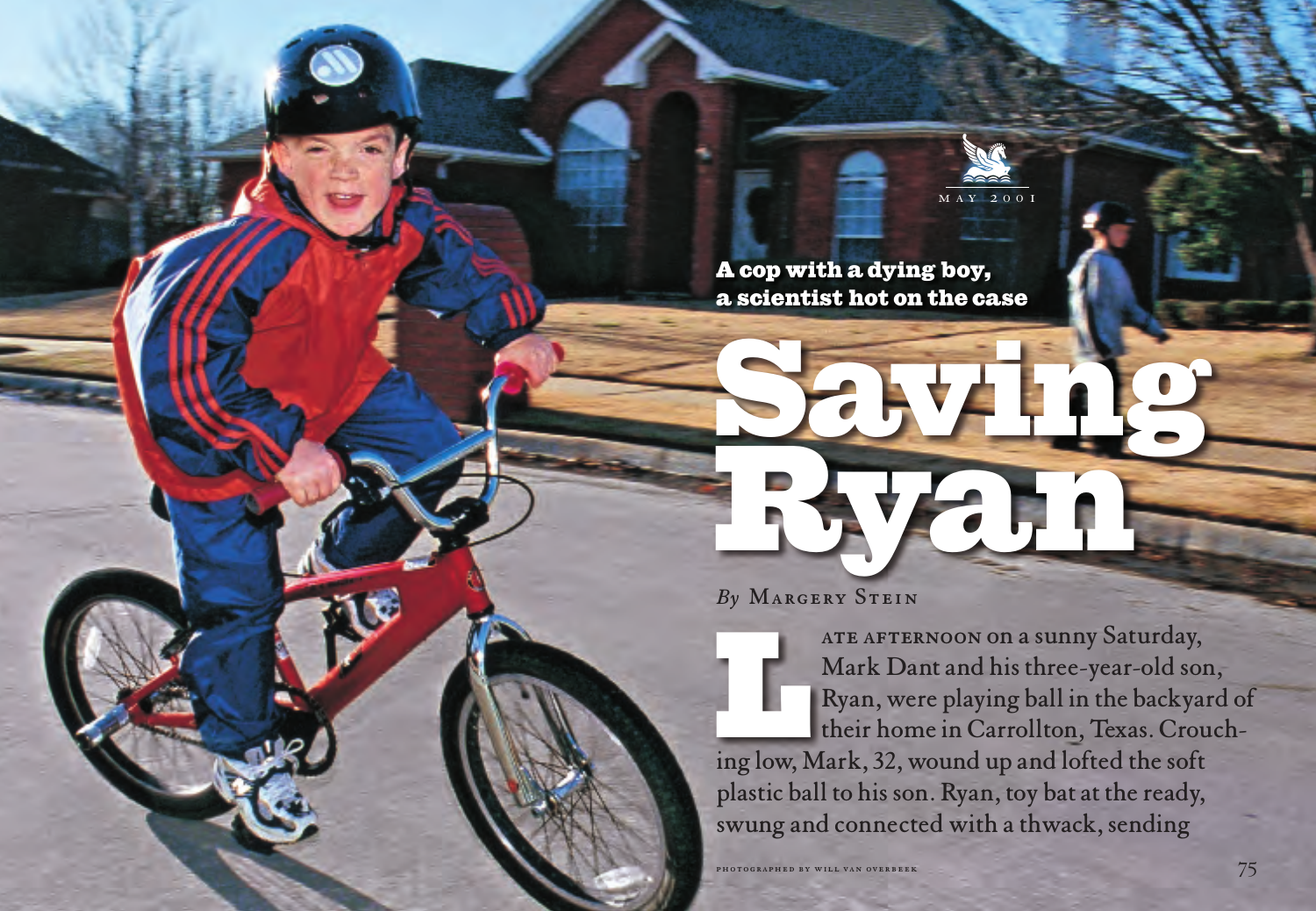the ball whistling over his dad's head. "Wow, great hit!" yelled Mark. "If this were a real game, you'd be on first base now."

Like millions of proud fathers, he had big dreams for his little boy. One was built on their shared passion for baseball. Mark played as often as four nights a week with his fellow officers in the Carrollton Police Department. Now his son was showing a real knack for the game. "He's a natural," Mark said to his wife, Jeanne, as the three of them headed to the dinner table. "Who knows, maybe he'll be a pro."

On that spring day in 1991, so bright and full of promise, no one could have foreseen the darkness about to fall on the Dant family.

**THE SALE NEWS ARENTS, Ryan had**<br>always been the very pic-<br>ture of health—a ball of<br>fire with an infectious<br>grin and crinkly brown o HIS PARENTS, Ryan had<br>always been the very picture of health—a ball of fire with an infectious grin and crinkly brown eyes. They'd never noticed anything unusual about him.

But at a checkup in August, the pediatrician thought Ryan's head and liver seemed unusually large. So he referred the boy to Dr. Lewis Waber, a pediatric geneticist. Waber ran some tests, then called the Dants into his office when the results came back.

"I don't have good news," said Waber. "Your son tested positive for a genetic disease called MPS I."

As Mark and Jeanne listened in stunned silence, Waber explained 76

that Ryan's body lacked a crucial enzyme that cells need to break down sugar. Without the enzyme, sugar molecules form thick deposits that clog the cells, stiffen joints and damage organs. Children with this disease almost never live past their teens.

Worst of all, added Waber, there was no cure. And because MPS I was so rare, affecting only a few thousand children around the world, drug companies weren't interested in funding the research.

"One thing you can do for Ryan," Waber said, "is love him for as long as he's with you."

AROUND THE TIME the Dants were learning of Ryan's disease, a brilliant young scientist named Emil Kakkis was busily scrubbing the floors and walls of his new laboratory—a cramped old Quonset hut in Torrance, Calif. A Ph.D. in biological chemistry with post-doctoral training in genetics, Kakkis had just been awarded a fellowship at Harbor-UCLA Medical Center.

But money was tight; he couldn't afford a staff or an ordinary laboratory. So with the help of a part-time assistant and his father-in-law, a contractor, Kakkis set up shop in this 300-square-foot building behind the medical center.

An intensely focused man with penetrating eyes and dark, curly hair, Kakkis had found a little-explored area of science that seemed ripe with the possibility of a breakthrough.

This, he thought, could be his chance to improve lives and strike a blow against a killing disease. He threw himself into his work. His mission: to create the missing enzyme and develop a treatment for MPS I

ON THEIR DRIVE back home from Waber's office, Mark and Jeanne Dant felt numb and overwhelmed. For months after Ryan's diagnosis, his parents were consumed by sorrow, drifting through their daily routines like sleepwalkers. Night after night Mark lay in bed, staring at the ceiling, his mind racing as he struggled to accept the unacceptable: *my little boy is dying.*

On Waber's advice, Mark flew to Denver to attend a conference sponsored by the National MPS Society, an organi-

zation for families affected by the disease. There he saw firsthand the horrors of MPS—boys and girls with rigid joints and truncated bodies, five-year-olds with tracheotomies, 12 year-olds with the mental ability of kids half their age.

These children were doomed, and yet they gave Mark a new understanding of courage. Instead of feel-



**In Stride– "We've played baseball together," says Mark, "ever since Ryan learned to walk."**

ing sorry for themselves, they were warm, outgoing and high-spirited. And their parents, Mark thought, were the most loving mothers and fathers he'd ever seen. Somehow they'd come to accept the beast that was killing their sons and daughters.

Not Mark. He left Denver determined to keep his son from the same ghastly fate. But how? The odds were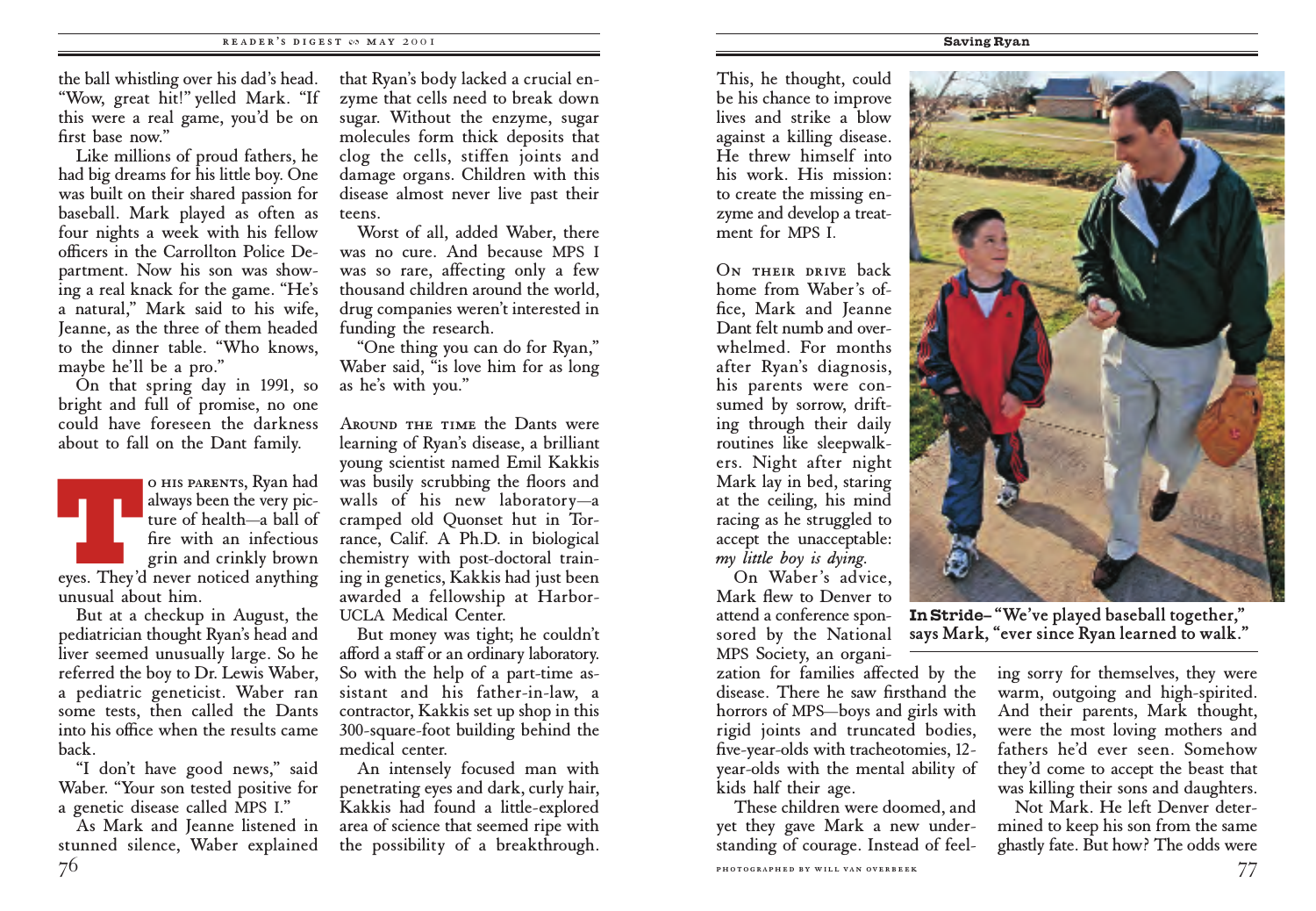stacked against him, and every minute brought Ryan closer to death.

ONE DAY Ryan came home from kindergarten in tears. He'd argued with another child, he told his parents, but it wasn't the disagreement that upset him. It was the other boy's remarks afterward.

"He said it doesn't matter what I think, because I'm going to die soon anyway. Is that true?"

Mark and Jeanne knelt and put their arms around him. "No, it's not true," Jeanne said softly. "Everybody gets sick with things called diseases. You have a special disease called MPS I. There's no medicine for it yet, but we're sure scientists are going to figure it out very soon." After giving it some thought, Ryan looked up at her and smiled.

But the disease was already beginning to tighten its grip. In the first grade, Ryan developed piercing headaches accompanied by waves of nausea. A couple of times a month, his father had to rush to his school to take the sick boy home, where Ryan would throw up until he was exhausted, and then sleep until morning. He missed so many days he had to repeat the first grade.

After a year of research, growing cells in flasks and purifying their protein secretions through a maze of glass tubing, Kakkis had managed to create cells that could produce the enzyme missing in patients with MPS I. He tested the enzyme 78

on dogs with the disease, and within weeks he had compelling results: harmful deposits in the animals' organs began to break down.

Kakkis felt certain that in time, he could develop a purer form of the enzyme for treating children with MPS I. It probably wouldn't cure them, but it might keep the illness at bay until a better treatment could be developed.

As the months slipped by, his goal drifted further from reach. On his bare-bones budget, he couldn't buy the proper materials or hire a scientist experienced in enzyme production. In fact, unless he could come up with more funding, he'd never be able to take the next crucial step.

**I** n the fall of 1992, Mark and Jeanne set up the nonprofit Ryan Foundation for **MPS** Children to raise money for MPS I research. Learning as they went, they built a grass-roots organization of volunteers who fanned out around Texas and beyond, signing up corporate sponsors, holding fishing competitions and placing jars for donations at gas stations. Their first fund-raiser, a bake sale, netted only \$342. Eventually, though, they hit on the idea of weekend golf tournaments. The first one raised \$25,000, and subsequent tournaments brought in even more. Mark sent the money to the MPS Society, hoping they'd put it to good use.

But money alone could do nothing for Ryan, whose condition steadily

worsened. One afternoon he collapsed on the soccer field during a game. Doctors discovered that his liver and spleen had ballooned to twice their normal size, a typical symptom of MPS I. The swelling revealed a hernia that required im mediate surgery. Not long afterward Ryan developed severe pain in his neck and back, and a spinal tap showed his spinal-fluid pressure was alarmingly high.

His body was battered, but not his spirit. At Ryan's school, the boys' exercise routine included running three laps around the foot ball field. Ryan, struggling to breathe, couldn't teacher cut him back to

two laps, he protested.

keep up—yet when his **Mission Possible– "I wanted people to see that this drug was going to work," says Kakkis.**

"I don't want to be different," he said.

BY DECEMBER OF 1994, Emil Kakkis was desperate. None of the drug companies he'd approached wanted to invest in his research. Now it was clear: without more money, his work could proceed no further.

As it happened, Mark and Jeanne were in Orlando, Fla., that month, attending an MPS conference. One day while mingling with the crowd, they met Elizabeth Neufeld, a leading MPS researcher. Neufeld told them about a scientist in California who had made remarkable progress on MPS I. Unfortunately, she said, a lack of funding had brought his research to a standstill.

Smiles broke out on Mark's and Jeanne's faces as the same question shot through their minds: *could this be the answer to our prayers?*

After a sleepless night, Mark phoned Kakkis and told him about the Ryan Foundation. "Starting to